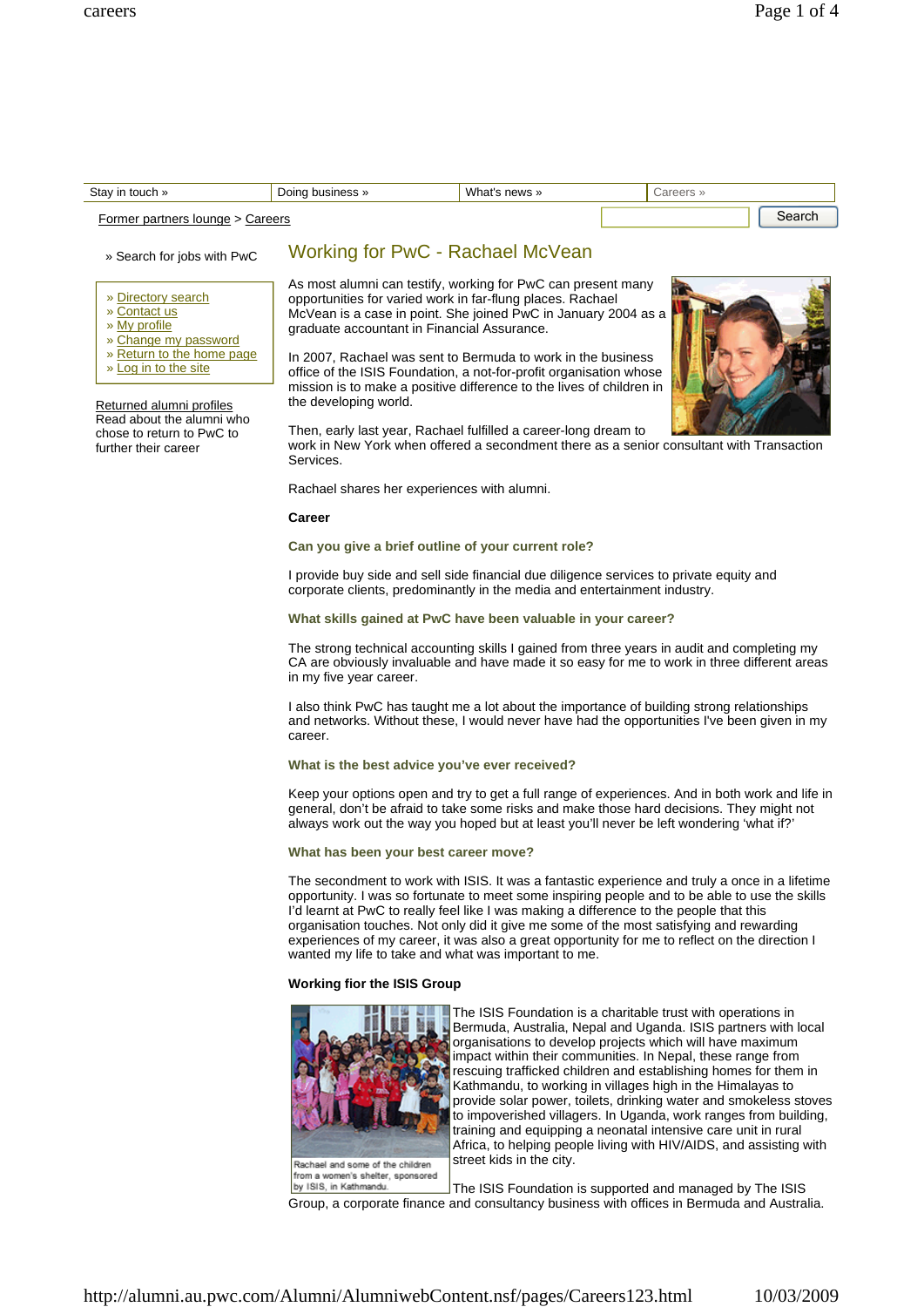PwC sponsors the position of Senior Accountant – Finance and Compliance, whereby one of PwC's recently qualified CAs is given the opportunity to work with both the business and the charity arm of ISIS. Rachael was the first 'PwC Ambassador', when she traveled to Bermuda in 2007.

#### **How did your secondment to the ISIS Group come about?**

I'd been working at PwC for three years in audit and was at a point where I was looking to try something a bit different. I'd always been interested in working overseas and was looking at some volunteer opportunities at the time. Then one day I had a call from one of the CIP-TICE partners who had been doing some work with ISIS, as they were starting to set up the Foundation in Australia. He had this great idea of sending an accountant to help them out in Bermuda, which is where the financial controller was based at the time. He'd heard I was exploring some other opportunities and knew I had an interest in the NGO sector as I'd been involved with the PwC Foundation for a few years as a Champion.

Facilitating this secondment was a great opportunity for the firm to show its commitment to staff by continuing to provide them with options within the firm. A lot of people said they were really inspired by the opportunity I was given and impressed that PwC would support this kind of program.

# **What was the first day of work with ISIS like?**

I'll never forget walking into the office for the first time in Bermuda. It's located in an old bakery just outside of the main town. The walls are painted bright colours and there are pictures everywhere of all the projects, lots of smiling kids and mums. And there was just this buzz about the place. The thing about ISIS is whenever you go into their offices, attend their events or meet people that are part of the organisation, you feel this amazing energy and excitement around because of the work that they do; it's infectious! You can't help but smile and feel good and want to be a part of it! When I arrived in Bermuda I knew very little about the organisation or the work that I would be doing, but when I walked into the office, it didn't really matter; I just wanted to make a contribution.

## **What would you say was the highlight of your time?**

There were so many highlights but I think the one that stands out is my trip to Nepal. While I was there I was fortunate to be able to attend an ISIS conference to celebrate the 10 year anniversary of the organisation and to strategise for the future. The conference was a fantastic insight into the strategic planning process and I was really inspired by the visions that the ISIS management had for the future of the organisation.

After the conference I spent a couple of weeks working with the ISIS team in the Kathmandu office. I went to see a number of the projects run locally, and after working on these projects from Bermuda for six months it was great to be able to see them in action, particularly the children's homes. I spent many painstaking hours putting together a detailed budget for each home to help ISIS raise funding for the homes. So it was really rewarding to go to the homes and see the kids laughing and smiling, and they were just so appreciative of the new life that they'd been given.

It's probably also where I felt I could really add some value in terms of my knowledge and skills. I was able to work on some really interesting projects which included training the accounting staff to use the new MYOB system that had recently been implemented, and writing a finance policy and procedures manual for the office.



**How do you think this experience has enhanced your career?**

Rachael and Yeshi, an ISIS Nepal emplovee

From a technical viewpoint I had some great opportunities to

develop my accounting knowledge and skills. I'd been auditing for three years, reviewing all sorts of financial information from bank reconciliations to management accounts, so it was great to actually be able to perform these financial accounting tasks myself and apply all that I'd learnt. I was also able to get involved in a whole range of other projects such budgeting, forecasting, cashflow management, tax compliance, and putting in place policies and procedures.

The experience has left me with a strong desire to build my skills and experience so that I can continue to contribute to those in need. This contribution may be directly through my professional career or on a personal level outside of work but it's definitely something that I think will influence the rest of my life. Having seen the impact that ISIS has made to all those people I can see how much difference even one person can actually make.

## **Working and living in New York**

**How long have you been in New York and how are you enjoying it?**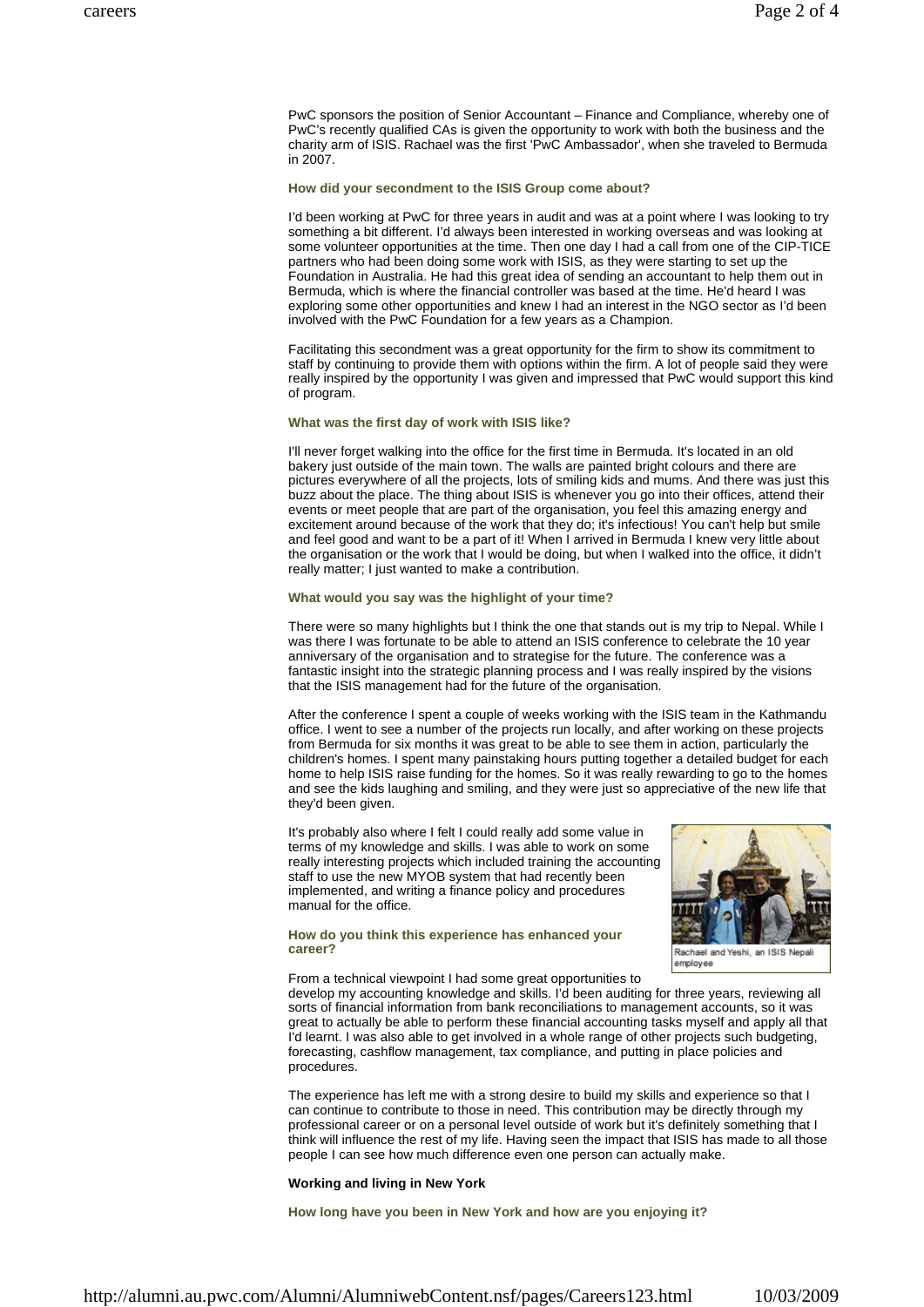I've been in New York for a year – and yes, it's a fantastic place to live, I love it! It's true what they say, this city never sleeps and although I feel exhausted at times with the pace of it all, it is the most amazing city to be able to live and work in.

## **How did your career lead you to this city?**

I'd always wanted to live and work in New York ever since I first visited about 10 years ago. Midway through my secondment to ISIS I was looking at options for the next stage of my career. I was looking for another challenge but wanted to stay within the PwC network. At the time the New York office was looking for staff in their Transaction Services practice in the media and entertainment group. I thought this was a perfect opportunity to transition from my background in audit and gain exposure to some commercial aspects of the business world. And what better place to get involved in media and entertainment transactions than in New York!

## **What are some of the obvious differences between working and living there and working and living in Australia?**

The pace of life and work is much faster than back home so that definitely took some getting used to, especially as I'd spent a year working in some much slower and quieter places like Bermuda and Nepal. Americans, and especially New Yorkers, definitely have a different approach to work; and with the BlackBerry around there is no escape! That definitely took some getting used to, and it's really made me appreciate the Australian work culture!!

# **Have you been to any interesting places lately?**

I tend to travel a lot for work so I've had some great opportunities to see parts of the US that I probably would never have visited by myself. I've spent a lot of time down in the south, Tennessee and Georgia, and it really does feel like you're in a different country from up here on the East Coast. A few weeks ago I was in the middle of Texas working on a deal and one night I ended up in an old honky-tonk bar surrounded by cowboys eating BBQ ribs with my team and the client. Certainly different to the client entertaining I ever did back in Sydney!

## **What are the plans for the near future? Will you return to Australia to work?**

I have another year left of my secondment in New York and at the moment that's as far as I can see into the future! Given the current economic climate everything is obviously very uncertain right now so I honestly have no idea where I'll be this time next year. But hopefully I'll still be making the most out of life and having fun doing it.

#### **Getting personal**

#### **Who would you most like to meet?**

At this point in my life, the people that interest me are those who have made their own success and have affected a vast number of people, changed people's minds or changed their lives in some way. I've just finished reading 'Three Cups of Tea', a great story about Greg Mortensen, a mountaineer who ended up in Pakistan after a failed attempt to climb K2. Touched by the remoteness, poverty and lack of education in the places he visited, he went on to build more than 50 schools in Pakistan. He then founded the Central Asia Institute which now funds and runs many community programs in Central Asia. I'd love to meet Greg, hear his stories in person and congratulate him on his success.

# **Who inspires you?**

The people I meet who devote their time, either through their careers or personally, to helping others and making a difference in the world. I'm also inspired by people who take a step off the beaten path and challenge themselves to take a different, unexpected route in life.

## **What is your greatest achievement?**

Leaving behind my secure job and life in Sydney to head off to Bermuda to work for ISIS. I'm proud of everything I achieved while working there and proud to be part of the relationship that has now developed between PwC and ISIS.

# **What is the one thing you still wish to do or achieve in this lifetime?**

I'd love to do some of the famous treks in the world, such as Everest base camp, Mt Kilimanjaro, the Inca Trail. I did my first big trek in Nepal in 2007 while working with ISIS. I spent 10 days trekking on parts of the Annapurna Circuit. It was one of the toughest things I've ever done, not helped by the fact I fractured my wrist on day three! But it was all totally worth it. I loved the physical challenge and it was also a great way to see some amazing parts of Nepal and learn more about the country and the culture.

**Where do you hope to be in five years' time?**